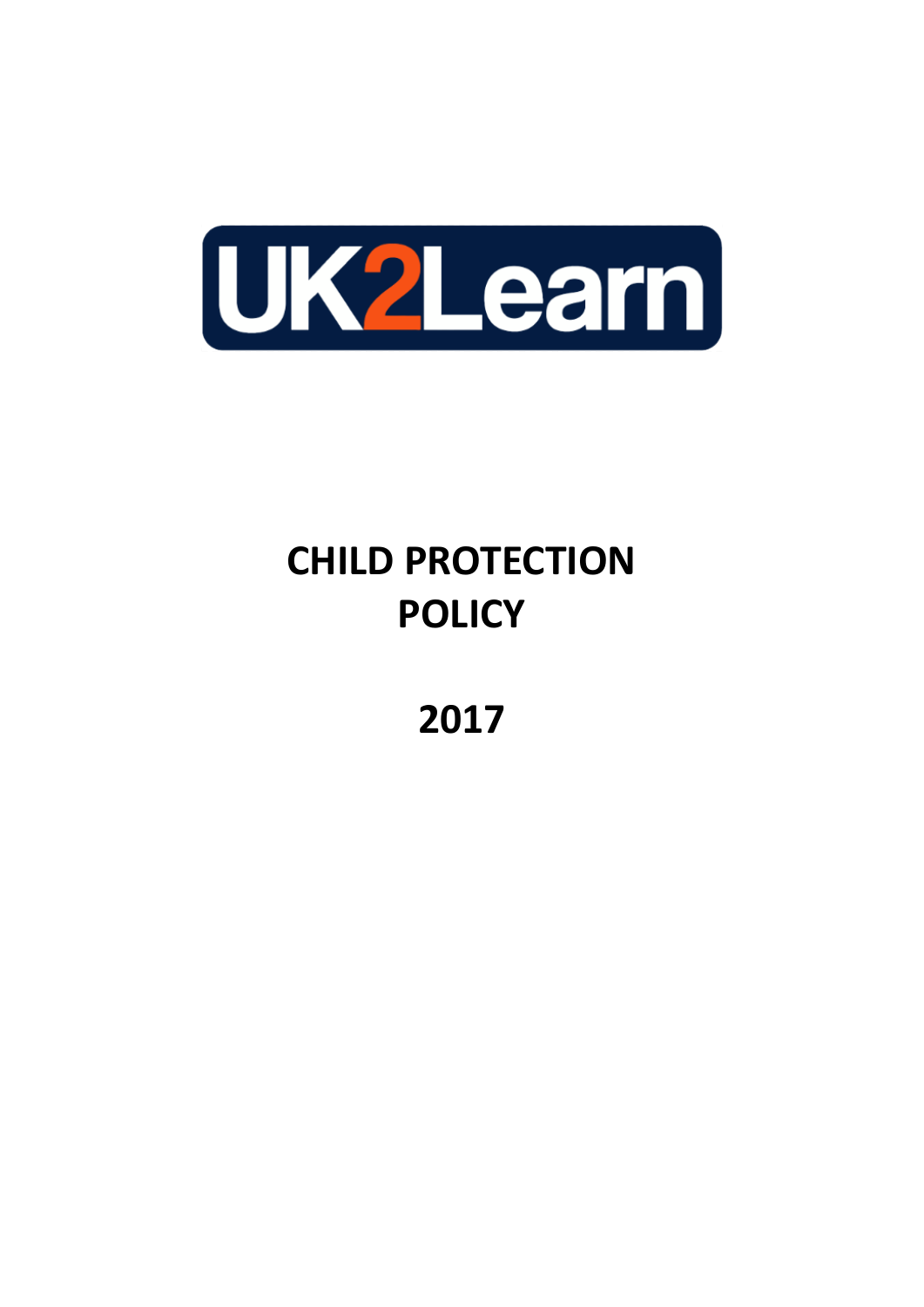# **1.1 Introduction**

Everyone who participates in UK2Learn is entitled to do so in an enjoyable and safe environment. UK2Learn has a moral and legal obligation to ensure that, when given responsibility for young people, staff and volunteers provide them with the highest possible standard of care.

UK2Learn is committed to devising and implementing policies so that everyone accepts their responsibilities to safeguard children from harm and abuse. This means to follow procedures to protect children and report any concerns about their welfare to appropriate authorities.

The aim of the policy is to promote good practice, providing children and young people with appropriate safety/protection whilst in the care of UK2Learn and to allow staff and volunteers to make informed and confident responses to specific child protection issues.

#### **A child/young person is defined as a person under the age of 18 (Children's Act 1989)**

# **Policy Statement**

UK2Learn is committed to the following:

- the welfare of the child is paramount
- all children, whatever their age, culture, ability, gender, disability, language, racial origin, religious belief and/or sexual identity should be able to participate in a fun and safe environment
- taking all reasonable steps to protect children from harm, discrimination and degrading treatment and to respect their rights, wishes and feelings
- all suspicions and allegations of poor practice or abuse will be taken seriously and responded to swiftly and appropriately
- all UK2Learn employees and volunteers who work with children will be recruited with regard to their suitability for that responsibility, and will be provided with guidance and/or training in good practice and child protection procedures, in accordance with all pertinent regulation, including the Safeguarding Vulnerable Groups Act (SVGA) 2006 and ISA Registration & Vetting and Barring Scheme (VBS).
- working in partnership with parents and children is essential for the protection of children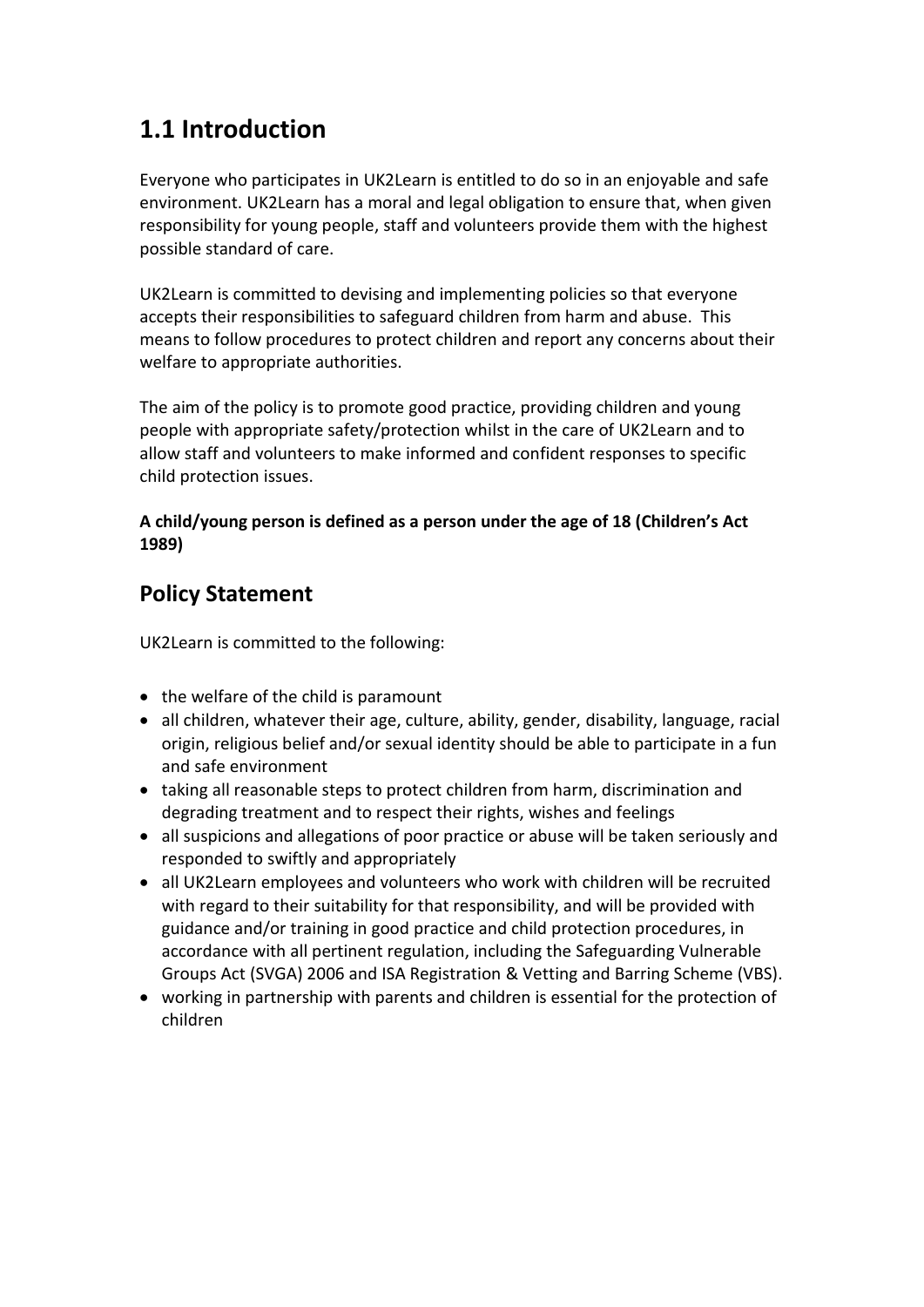## **Monitor and review the policy and procedures**

The implementation of procedures should be regularly monitored and reviewed. The nominated person should regularly report progress, challenges, difficulties, achievements gaps and areas where changes are required to the Principal.

The policy should be reviewed yearly or whenever there is a major change in UK2Learn or in relevant legislation.

# **Promoting Good Practice**

#### **Introduction**

To provide children with the best possible experience and opportunities everyone must operate within an accepted ethical framework e.g. Every Child Matters.

It is not always easy to distinguish poor practice from abuse. It is therefore NOT the responsibility of employees or participants in UK2Learn to make judgements about whether or not abuse is taking place. It is however their responsibility to identify poor practice and possible abuse and act if they have concerns about the welfare of the child, as explained in section 4.

This section will help you identify what is meant by good practice and poor practice.

#### **Good Practice**

All personnel should adhere to the following principles and action:

- always work in an open environment (e.g. avoiding private or unobserved situations and encouraging open communication with no secrets)
- make the experience of foundation fun and enjoyable: promote fairness, confront and deal with bullying
- treat all young people equally and with respect and dignity
- always put the welfare of the young person first
- maintain a safe and appropriate distance. (e.g. it is not appropriate for staff or volunteers to have an intimate relationship with a child)
- Avoid unnecessary physical contact with young people. Where any form of manual/physical support is required it should be provided openly and with the consent of the young person. Physical contact can be appropriate so long as it is neither intrusive nor disturbing and the young person's consent has been given
- Involve parents/cares wherever possible, e.g. where young people need to be supervised, encourage parents to take responsibility for their own child. If groups have to be supervised in changing rooms always ensure teachers, activity coordinators, coaches, etc. work in pairs
- request written parental consent if staff are required to transport young people in their cars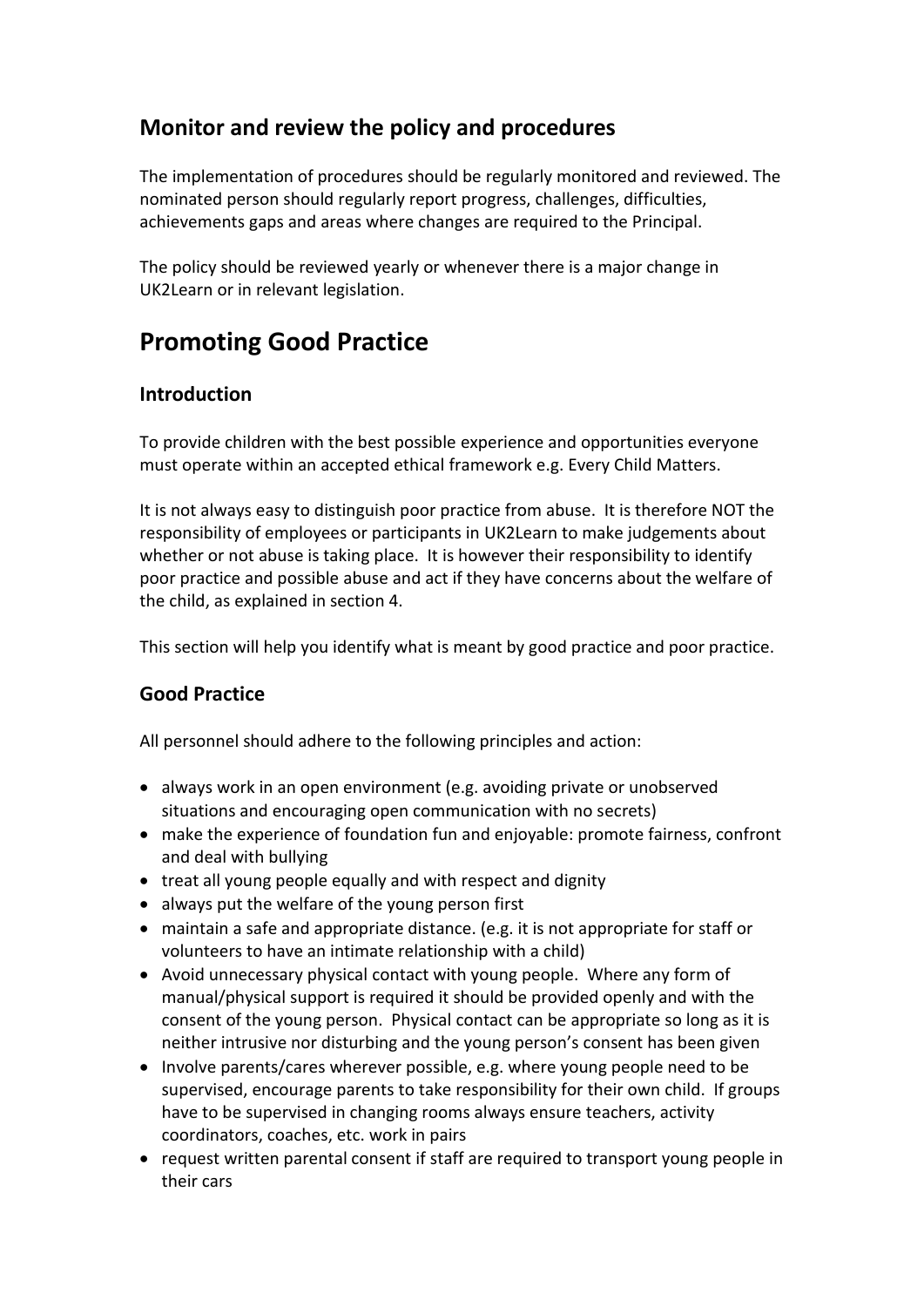- gain written parental consent for any significant travel arrangements, e.g. overnight stays
- ensure that, if mixed gender participants are taken away, they should always be accompanied by a male and female member of staff where possible.
- be an excellent role model, this includes not smoking or drinking alcohol in the company of young people
- always give enthusiastic and constructive feedback rather than negative criticism
- recognising the developmental needs and capacity of the young person
- secure written parental consent for the guardian to act in loco parentis, to give permission for the administration of emergency first aid or other medical treatment if the need arises
- keep a written record of any injury that occurs, along with details of any treatment given

#### **Poor Practice**

The following are regarded as poor practice and should be avoided by all personnel:

- unnecessarily spending excessive amounts of time alone with young people away from others
- taking young people alone in a car on journeys, however short
- taking young people to your home where they will be alone with you
- sharing a room with a young person
- engaging in rough, physical or sexually provocative games, including horseplay
- allow or engage in inappropriate touching of any form
- allowing young people to use inappropriate language unchallenged
- making sexually suggestive comments to a young person, even in fun
- reducing a young person to tears as a form of control
- allow allegations made by a young person to go unchallenged, unrecorded or not acted upon
- do things of a personal nature that the young person can do for themselves

When a case arises where it is impractical/impossible to avoid certain situation e.g. transporting a young person on you car, the tasks should only be carried out with the full understanding and consent of the parent/guardian and the young person involved

If, during your care you accidentally hurt a young person, the young person seems distressed in any manner, appears to be sexually aroused by your actions and/or if the young person misunderstands or misinterprets something you have done, report any such incidents as soon as possible to another colleague and make a written note of it. Parents should also be informed of the incident.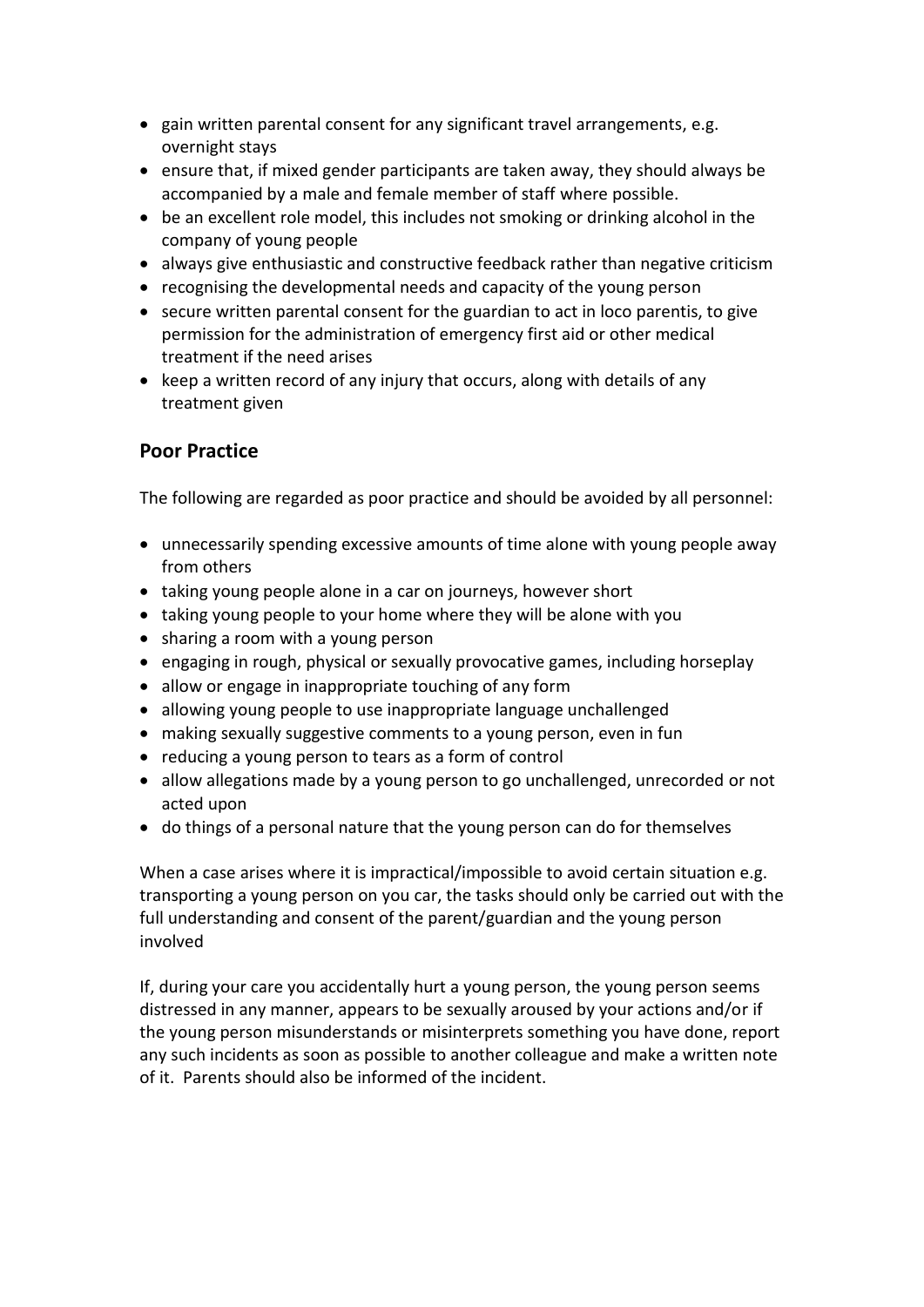# **Recognising Symptoms of abuse**

Child abuse is any form of physical, emotional or sexual mistreatment or lack of care that leads to injury or harm, it commonly occurs within a relationship of trust or responsibility and is an abuse of power or a breach of trust.

There are four main types of abuse: physical abuse, sexual abuse, emotional abuse and neglect. The abuser may be a family member, someone the young person encounters in residential care or in the community, including sports and leisure activities. Any individual may abuse or neglect a young person directly, or may be responsible for abuse because they fail to prevent another person harming the young person.

Abuse in all of its forms can affect a young person at any age. The effects can be so damaging that if not treated may follow the individual into adulthood

Young people with disabilities may be at increased risk of abuse through various factors such as stereotyping, prejudice, discrimination, isolation and a powerlessness to protect themselves or adequately communicate that abuse had occurred.

# **1.1 Types of Abuse**

**Physical Abuse**: where adults physically hurt or injure a young person, e.g. hitting, shaking, throwing, poisoning, burning, biting, scalding, suffocating and drowning. Giving young people alcohol or inappropriate drugs would also constitute child abuse.

This category of abuse can also include when a parent/guardian reports non-existent symptoms or illness deliberately causes ill health in a young person they are looking after. This is called Munchauser's syndrome by proxy.

In a sports' situation, physical abuse may occur when the nature and intensity of training disregard the capacity of the child's immature and growing body.

**Emotional Abuse**: the persistent emotional ill treatment of a young person, likely to cause severe and lasting adverse effects on the child's emotional development. It may involve telling a young person they are useless, worthless, unloved and inadequate or valued in terms of only meeting the needs of another person. It may feature expectations of young people that are not appropriate to their age or development. It may cause a young person to be frightened or in danger by being constantly shouted at, threatened or taunted which may make the young person frightened or withdrawn.

Ill treatment of children, whatever form it takes, will always feature a degree of emotional abuse.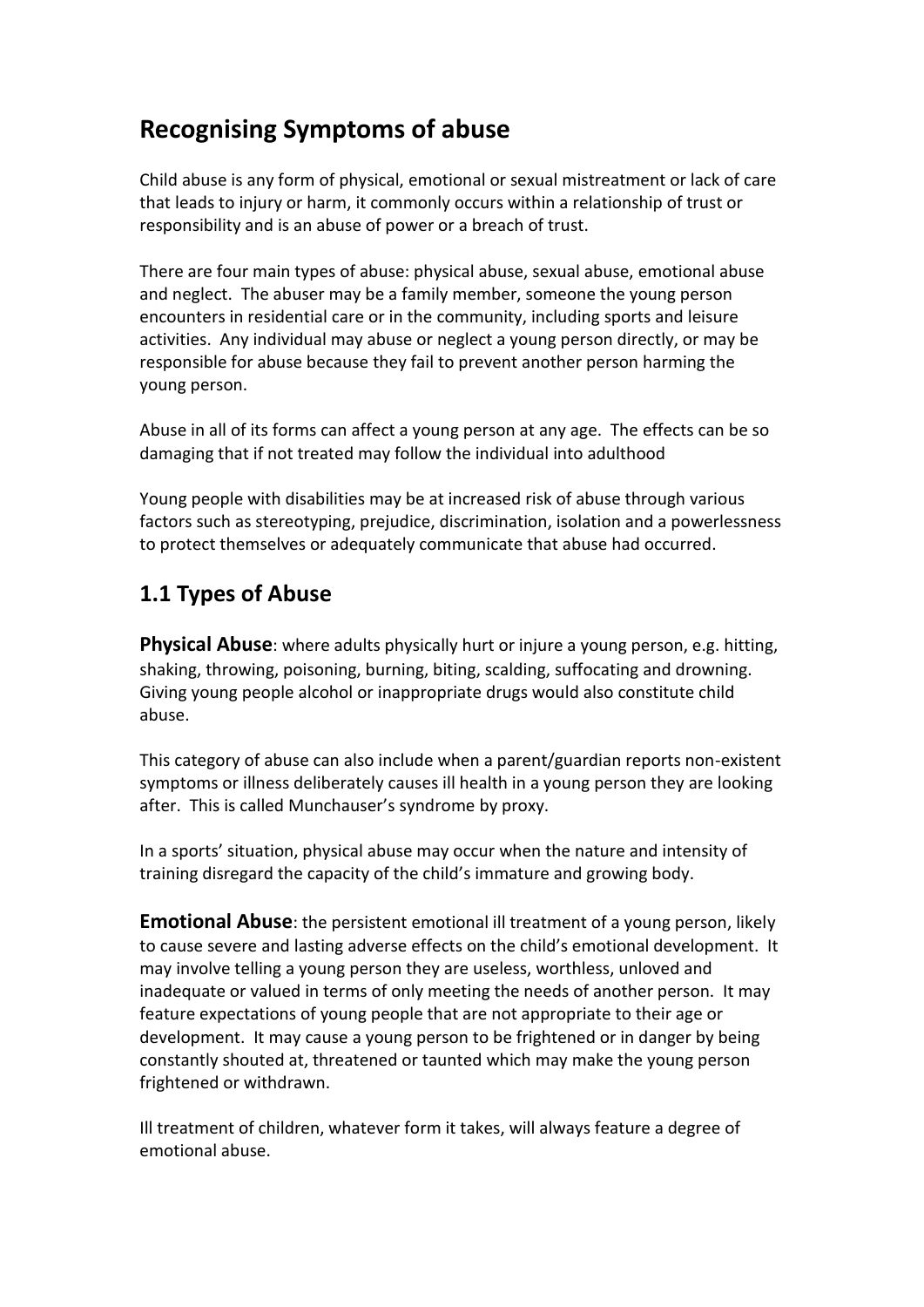Emotional abuse in sport may occur when the young person is constantly criticised, given negative feedback, expected to perform at levels that are above their capability. Other forms of emotional abuse could take the form of name calling and bullying.

Bullying may come from another young person or an adult. Bullying is defined as deliberate hurtful behaviour, usually repeated over a period of time, where it is difficult for those bullied to defend themselves. There are three main types of bullying.

It may be physical (e.g. hitting, kicking, slapping), verbal (e.g. racist or homophobic remarks, name calling, graffiti, threats, abusive text, email or chat room messages), emotional (e.g. tormenting, ridiculing, humiliating, ignoring, isolating form the group), or sexual (e.g. unwanted physical contact or abusive comments).

In sport bullying may arise when a parent or coach pushes the young person too hard to succeed, or a rival athlete or official uses bullying behaviour.

Neglect occurs when an adult fails to meet the young person's basic physical and/or psychological needs, to an extent that is likely to result in serious impairment of the child's health or development. For example, failing to provide adequate food, shelter and clothing, failing to protect from physical harm or danger, or failing to ensure access to appropriate medical care or treatment.

Refusal to give love, affection and attention can also be a form of neglect.

Neglect in sport could occur when a coach does not keep the young person safe, or exposing them to undue cold/heat or unnecessary risk of injury.

Sexual Abuse occurs when adults (male and female) use children to meet their own sexual needs. Siblings and family members can be the abuser. This could include full sexual intercourse, masturbation, oral sex, anal intercourse and fondling. Showing young people pornography or talking to them in a sexually explicit manner are also forms of sexual abuse.

## **1.2 Indicators of Abuse**

Even for those experienced in working with child abuse, it is not always easy to recognise a situation where abuse may occur or has already taken place. Most people are not experts in such recognition, but indications that a child is being abused may include one or more of the following:

- unexplained or suspicious injuries such as bruising, cuts or burns, particularly if situated on a part of the body not normally prone to such injuries
- an injury for which an explanation seems inconsistent
- the young person describes what appears to be an abusive act involving them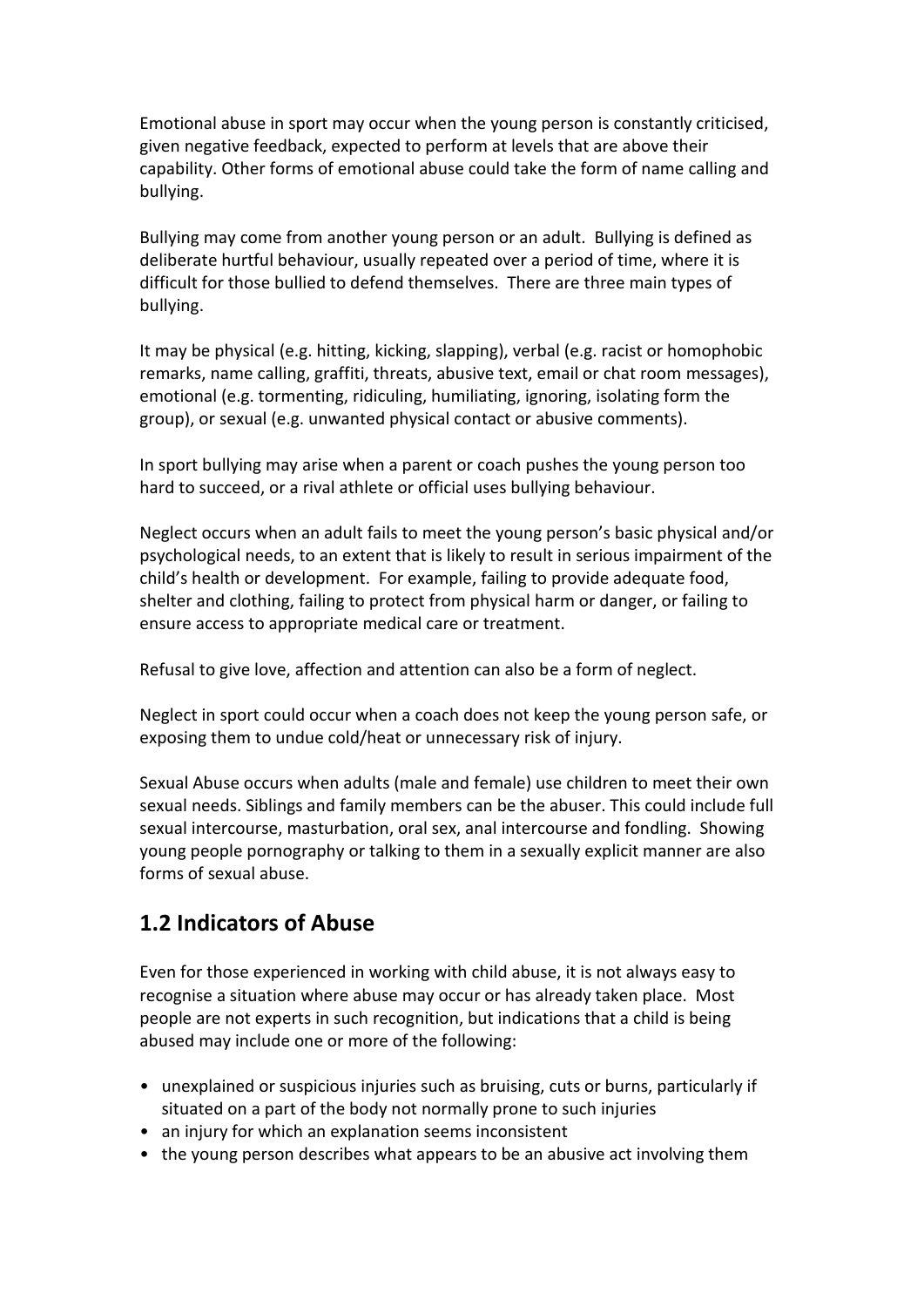- another young person or adult expresses concern about the welfare of a young person
- unexplained changes in a young person's behaviour, e.g. becoming very upset, quiet, withdrawn or displaying sudden outbursts of temper
- inappropriate sexual awareness
- engaging in sexually explicit behaviour
- distrust of adults, particularly those whom a close relationship would normally be expected
- difficulty in making friends
- being prevented from socialising with others
- displaying variations in eating patterns including over-eating or loss of appetite
- losing weight for no apparent reason
- becoming increasingly dirty or unkempt

# **Signs of bullying include:**

- behavioural changes such as reduced concentration and/or becoming withdrawn, clingy, depressed, tearful, emotionally up and down, reluctance to go training or competitions
- an unexplained drop off in performance
- physical signs such as stomach aches, headaches, difficulty in sleeping, bed wetting, scratching and bruising, damaged clothes, bingeing, e.g. on food, alcohol or cigarettes
- a shortage of money or frequents loss of possessions

It must be recognised that the above list is not exhaustive, but also that the presence of one or more of the indications is not proof that abuse is taking place. It is NOT the responsibility of those working in UK2Learn to decide that child abuse is occurring. It IS their responsibility to act on any concerns.

# **1.3 Use of Photographic/Filming Equipment at Sporting Events**

There is evidence that some people have used sporting events as an opportunity to take inappropriate photographs or film footage of young people. Staff at UK2learn should be vigilant and any concerns should be reported to senior management. UK2learn has a Photography Policy and uses parent consent forms.

#### **2 Responding to Suspicions and Allegations**

#### **2.1 Introduction**

It is not the responsibility of anyone working in UK2Learn in a paid or unpaid capacity to decide whether or not child abuse has taken place. However there is a responsibility to act on any concerns through contact with the appropriate authorities so that they can then make inquiries and take necessary action to protect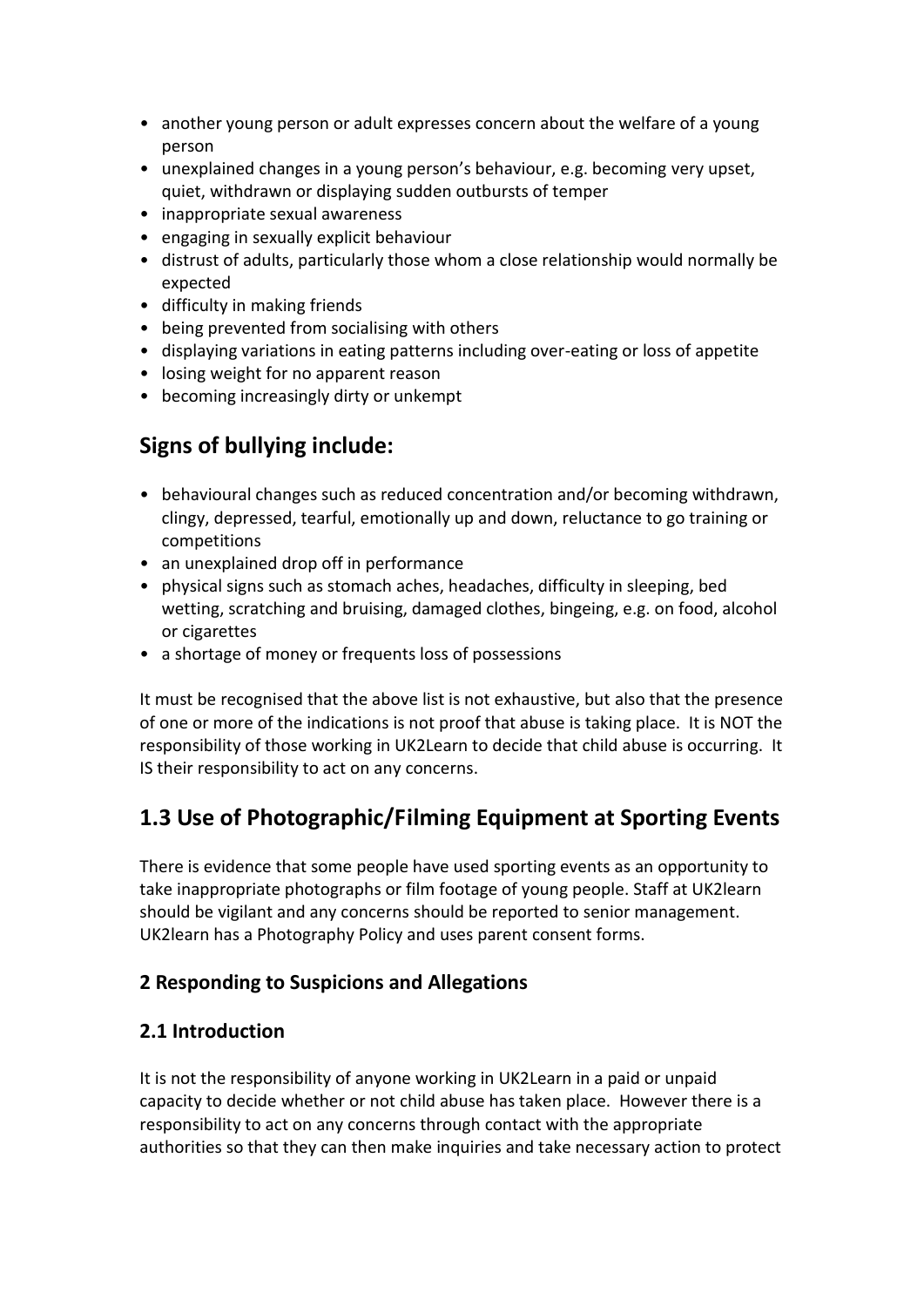the young person. This applies BOTH to allegations/suspicions of abuse occurring within UK2Learn and to allegations/suspicions that abuse is taking place elsewhere.

This section explains how to respond to allegations/suspicions.

#### **2.2 Receiving Evidence of Possible Abuse**

We may become aware of possible abuse in various ways. We may see it happening, we may suspect it happening because of signs such as those listed in section 3 of this document, it may be reported to us by someone else or directly by the young person affected.

In the last of these cases, it is particularly important to respond appropriately. If a young person says or indicates that they are being abused, you should:

- stay calm so as not to frighten the young person
- reassure the child that they are not to blame and that it was right to tell
- listen to the child, showing that you are taking them seriously
- keep questions to a minimum so that there is a clear and accurate understanding of what has been said. The law is very strict and child abuse cases have been dismissed where it is felt that the child has been led or words and ideas have been suggested during questioning. Only ask questions to clarify
- inform the child that you have to inform other people about what they have told you. Tell the child this is to help stop the abuse continuing.
- safety of the child is paramount. If the child needs urgent medical attention call an ambulance, inform the doctors of the concern and ensure they are made aware that this is a child protection issue
- record all information
- report the incident to the principal
- the principal /employer should act in accordance with all pertinent regulation, including the Safeguarding Vulnerable Groups Act (SVGA) 2006 and ISA Registration & VBS

In all cases if you are not sure what to do you can gain help from Children's Services Child Protection Team.

#### **2.3 Recording Information**

To ensure that information is as helpful as possible, a detailed record should always be made at the time of the disclosure/concern. In recording you should confine yourself to the facts and distinguish what is your personal knowledge and what others have told you. Do not include your own opinions.

#### **Information should include the following:**

- the child's name, age and date of birth
- the child's home address and telephone number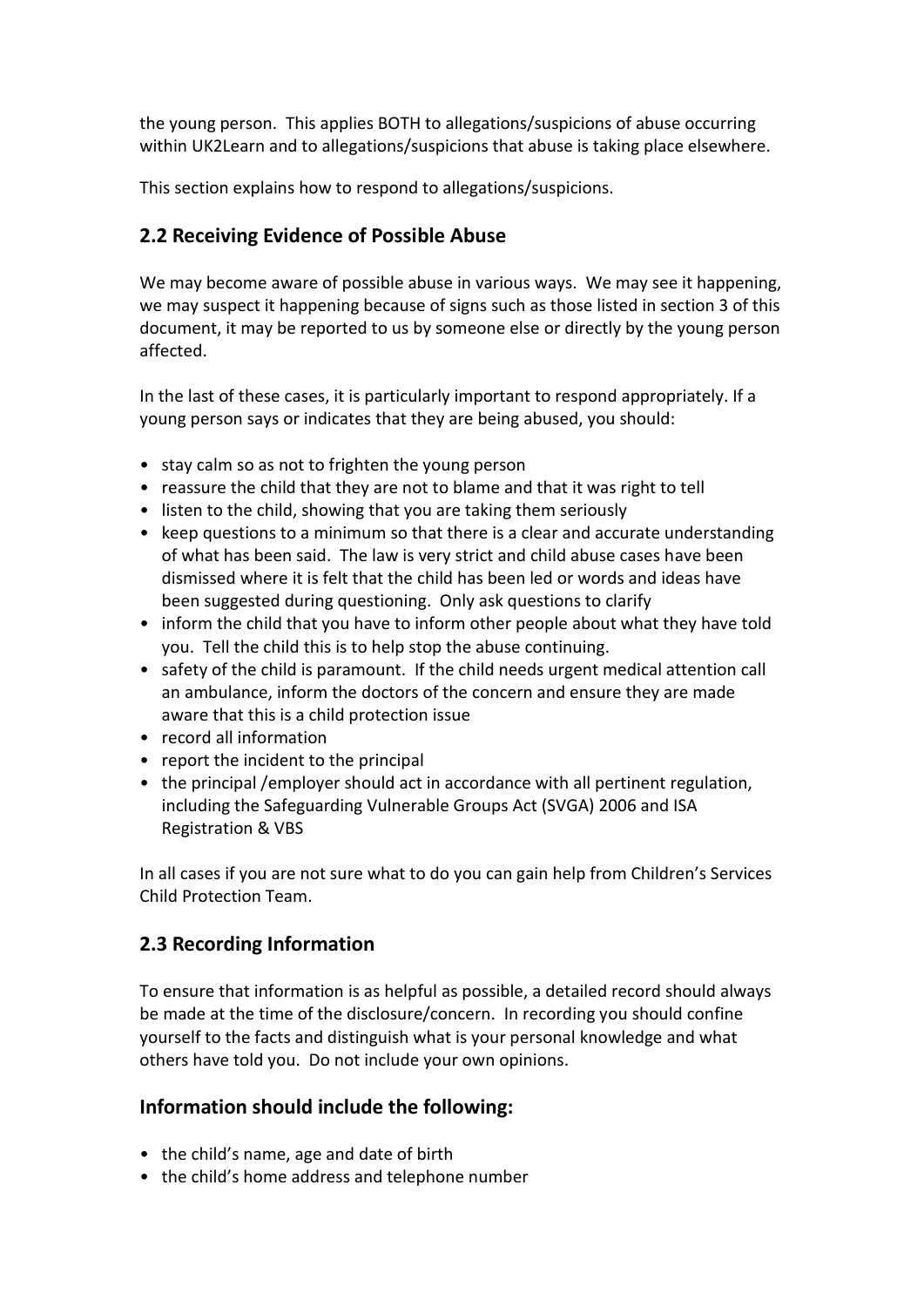- whether or not the person making the report is expressing their concern or someone else's
- the nature of the allegation, including dates, times and any other relevant information
- a description of any visible bruising or injury, location, size, etc. Also any indirect signs, such as behavioural changes
- details of witnesses to the incidents
- the child's account, if it can be given, of what has happened and how any bruising/injuries occurred
- have the parents been contacted? If so what has been said?
- has anyone else been consulted? If so record details
- has anyone been alleged to be the abuser? Record detail

## **2.4 Reporting the Concern**

All suspicions and allegations MUST be reported appropriately. It is recognised that strong emotions can be aroused particularly in cases where sexual abuse is suspected or where there is misplaced loyalty to a colleague. It is important to understand these feelings but not allow them to interfere with your judgement about any action to take.

The organisation expects its members and staff to discuss any concerns they may have about the welfare of a child immediately with the person in charge and subsequently to check that appropriate action has been taken. If anyone has any concerns, they should contact Suzie Mackie on 07787556963 or suziemackie@gmail.com - 24 hours, seven days a week.

If the nominated welfare officer is not available you should take responsibility and seek advice from the Children's Services Child Protection Team, the duty officer at your local social services department or the police. Telephone numbers can be found in your local directory.

Where there is a complaint against an employee or volunteer, there may be three types of investigation.

- Criminal in which case the police are immediately involved
- Child protection in which case the social services (and possibly) the police will be involved
- Disciplinary or misconduct in which case UK2Learn will be involved

As mentioned previously in this document UK2Learn are not child protection experts and it is not their responsibility to determine whether or not abuse has taken place. All suspicions and allegations must be shared with professional agencies that are responsible for child protection.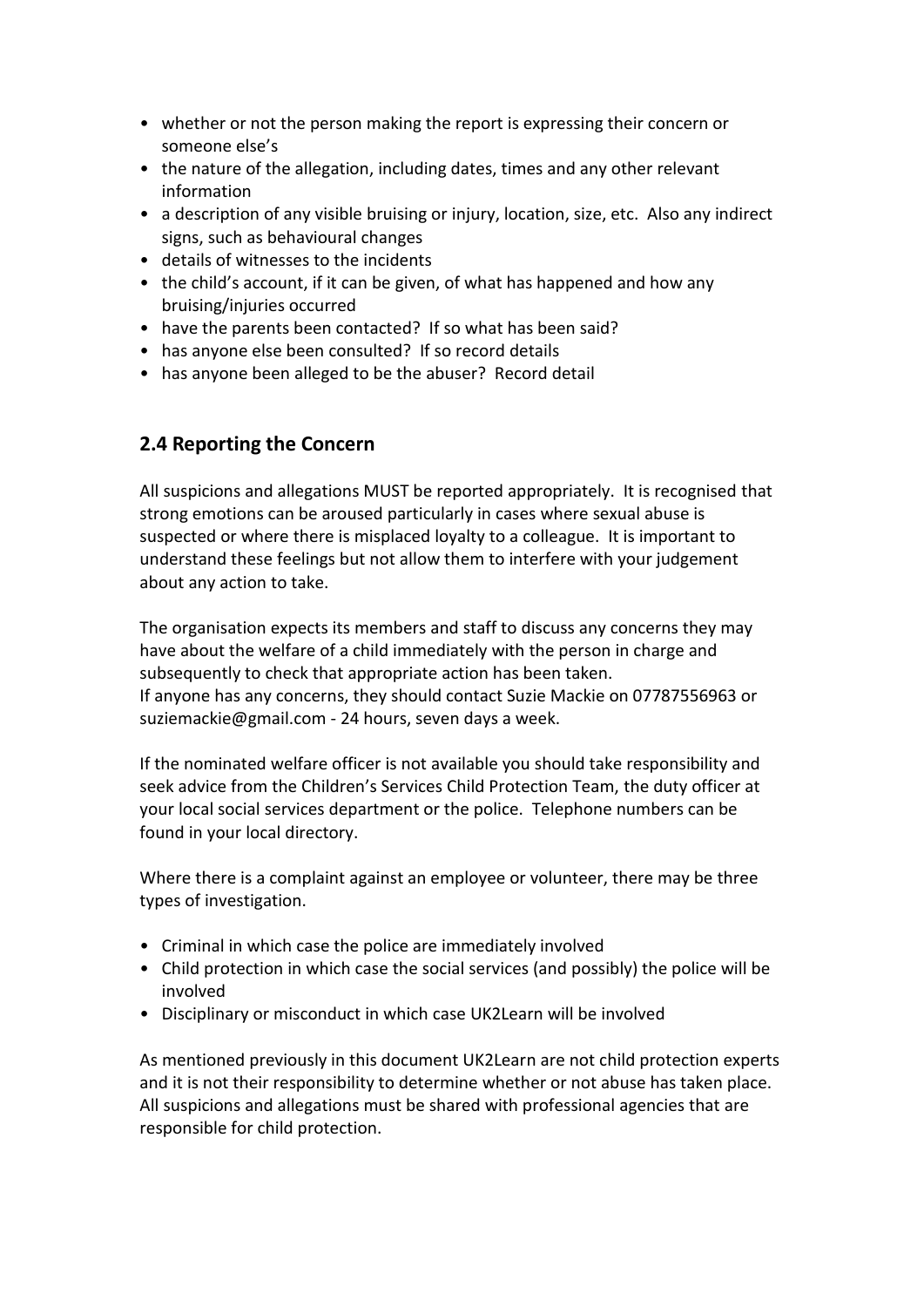Children's services have a legal responsibility under The Children Act 1989 and 2004 to investigate all child protection referrals by talking to the child and family (where appropriate), gathering information from other people who know the child and making inquiries jointly with the police.

NB: If there is any doubt, you must report the incident: it may be just one of a series of other incidences which together cause concern

Any suspicion that a child has been abused by an employee or a volunteer should be reported to the Principal of UK2Learn who will take appropriate steps to ensure the safety of the child in question and any other child who may be at risk. This will include the following:

- UK2Learn will refer the matter to Children's services department
- UK2Learn will report the matter to the de-barring service within one month of the complaint
- the parent/carer of the child will be contacted as soon as possible following advice from the Children's services department
- the chair-person/head of UK2Learn should be notified to decide who will deal with any media inquiries and implement any immediate disciplinary proceedings
- if the nominated officer is the subject of the suspicion/allegation, the report must be made to the appropriate manager who will refer the matter to Children's services
- and may result in the committee /employer taking action with regard to the Safeguarding Vulnerable Groups Act (SVGA) 2006 and ISA Registration & VBS.

Allegations of abuse can be made sometime after the event. Where such allegation is made, you should follow the same procedures and have the matter reported to Children's services. This is because other children may be at risk from the alleged abuser. Anyone who has a previous conviction for offences related to abuse against children is automatically excluded from working with children; Safeguarding Vulnerable Groups Act (SVGA) 2006 and ISA Registration & VBS.

#### **2.5 Concerns outside the immediate environment (e.g. a parent or carer)**

- Report your concerns to the nominated officer
- If the nominated officer is not available, the person being told or discovering the abuse should contact their local social services department or the police immediately
- Children's Services and the nominated officer will decide how to inform the parents/carers
- Maintain confidentiality on a need to know basis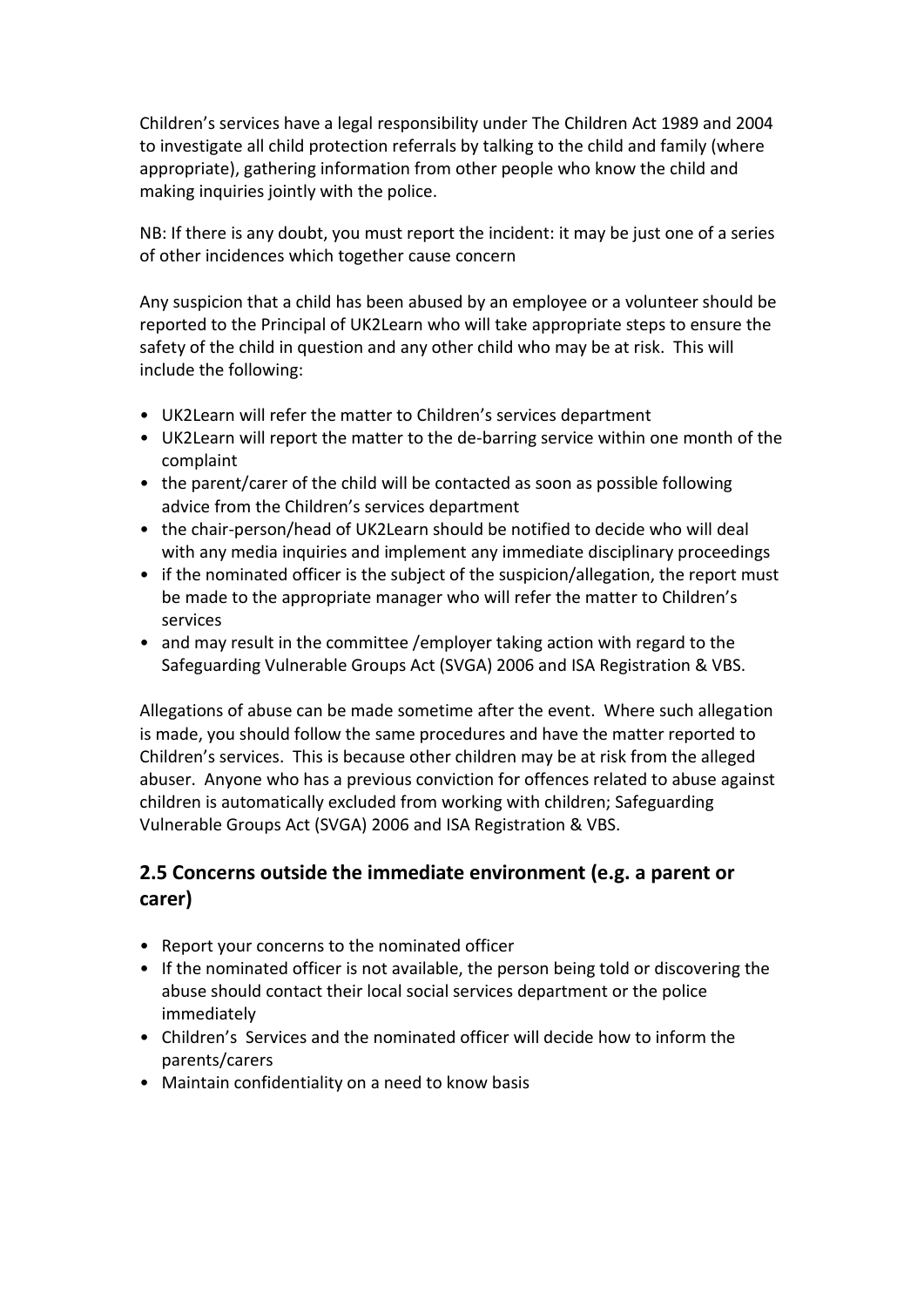#### **4.6 Confidentiality**

Every effort should be made to ensure that confidentiality is maintained for all concerned. Information should be handled and disseminated on a need to know basis only. This includes the following people:

- The nominated Officer
- The parents of the child
- The person making the allegation
- Children's Services/police
- The alleged abuser (and parents if the alleged abuser is a child)

Seek Children's services advice on who should approach the alleged abuser.

All information should be stored in a secure place with limited access to designated people, in line with data protection laws.

#### **4.7 Internal Inquiries and Suspension**

- The UK2Learn nominated officer will make an immediate decision about whether any individual accused of abuse should be temporarily suspended pending further police and social services inquiries in line with the Safeguarding Vulnerable Groups Act (SVGA) 2006 and ISA Registration & VBS.
- Irrespective of the findings of the social services or police inquiries the UK2Learn Disciplinary Committee will assess all individual cases to decide whether a member of staff or volunteer can be reinstated and how this can be sensitively handled. This may be a difficult decision; especially where there is insufficient evidence to uphold any action by the police. In such cases the UK2Learn Disciplinary Committee must reach a decision based upon the available information which could suggest that on the balance of probability, it is more likely than not that the allegation is true. The welfare of the child should remain of paramount importance throughout.

# **Recruiting and Selecting Personnel with Children**

#### **Introduction**

It is important that all reasonable steps are taken to prevent unsuitable people from working with children. This applies equally to paid staff and volunteers, both full and part time. To ensure unsuitable people are prevented from working with children the following steps should be taken when recruiting.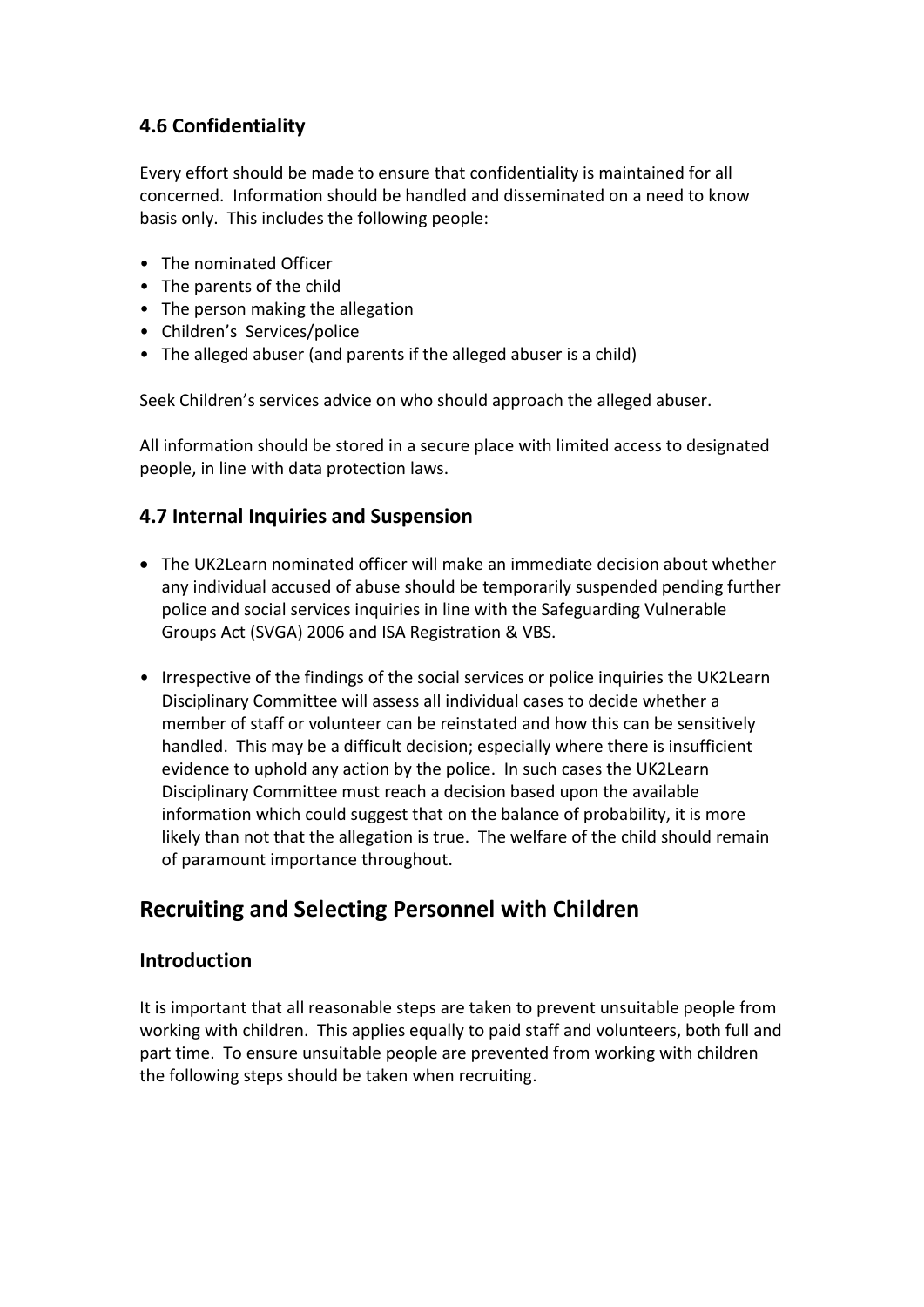#### **Controlling Access to Children**

- All staff and volunteers should complete an application form. The application form will elicit information about the applicants past and a self disclosure about any criminal record.
- Consent should be obtained from the applicant to seek information from the Criminal Records Bureau and ISA Barred List check where appropriate. It will be a criminal offence to work in a regulated activity role without being ISA Registered from 1 November 2010.
- Registered Activity Providers (RAP) will have a legal duty to check that potential new employees / volunteers are ISA Registered before allowing them to engage in regulated activity.
- Two confidential references, including one regarding previous work with children should be obtained. These references MUST be taken up and confirmed through telephone contact and to check identity.
- Evidence of identity (passport or driving licence with photo) where possible

#### **Interview and Induction**

All employees and volunteers will be required to undertake an interview carried out to acceptable protocol and recommendations. All employees and volunteers should receive formal or informal induction during which:

- A check should be made that the application form has been completed in full, including sections on criminal records and self disclosures
- Their qualifications should be substantiated
- The job requirements and responsibilities should be clarified
- They should sign up to the UK2Learn's Code of Ethics and Conduct
- Child Protection Procedures are explained and training needs identified, e.g. basic child protection awareness

# **Training**

In addition to pre-selection checks, the safeguarding process includes training after recruitment to help staff and volunteers to:

- Analyse their own practice against what is deemed good practice, and to ensure their practice is likely to protect them from false allegations
- Recognise their responsibilities and report any concerns about suspected poor practice and/or abuse
- Respond to concerns expressed by a child
- Work safely and effectively with children